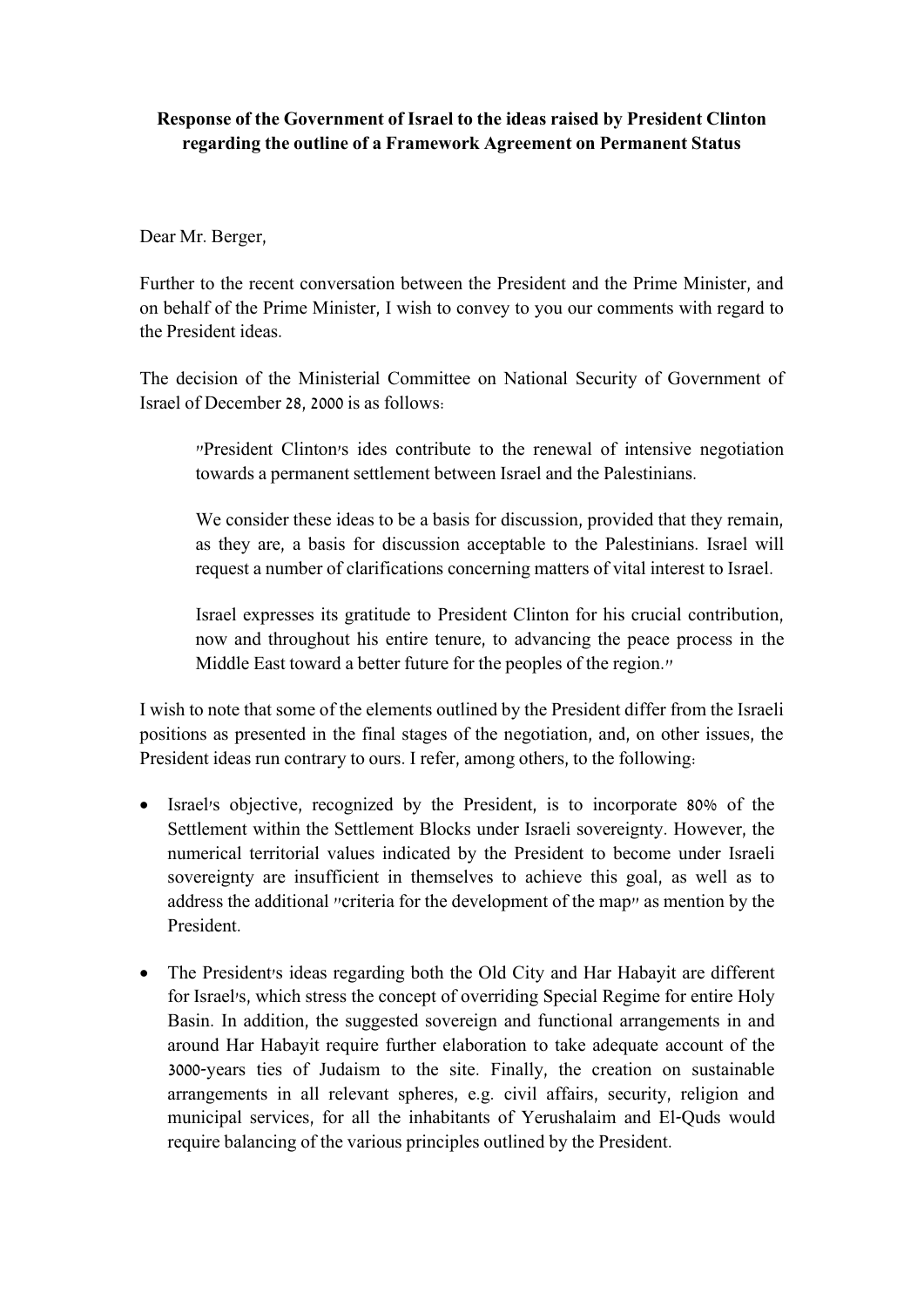- The President's ideas of security-related issue differ from the Israeli one with regard to the Palestinian police and security forces, the mandate of the international/ multinational presence/ force and the monitoring of nonmilitarization of Palestine, the aerial arrangement, the suggest timeline and the related conditions in other areas of security and military significance.
- On the issues of refugees, the formulas concerning the Right of Return of the refugees embody certain ambiguity, which Israel wishes to avoid.

Some of the ideas mentioned by the President require further clarification in the course of future negotiations (see attached annex). Addressing these points, and others, should not call into question the internal logic of the President's ideas.

In addition, other topics of great significance for the Permanent relations between the Parties have thus far not been addressed. These topics should be discussed in the course of future negotiations, as well.

The President's ideas are a courageous attempt to offer the parties the principles and guidelines for a Framework Agreement on Permanent Status. Conclusion of an agreement on this basis would entail historic concessions by Israel, as well as by the Palestinians. Under any such agreement, Israel would be force to confront a tremendously difficult rupture, or ruptures, among its citizens, with the hope to genuinely having ended the conflict with the Palestinian people.

Further to the recent discussion in Washington, a substantial reduction in violence and terror could allow the resumption of the dialogue on the framework of the permanent relations between Israel and the Palestinians.

On behalf of the Prime Minister and myself, I wish you a happy and peaceful New Year.

Sincerely yours,

Gilead Sher

Chief of Bureau of the Prime Minister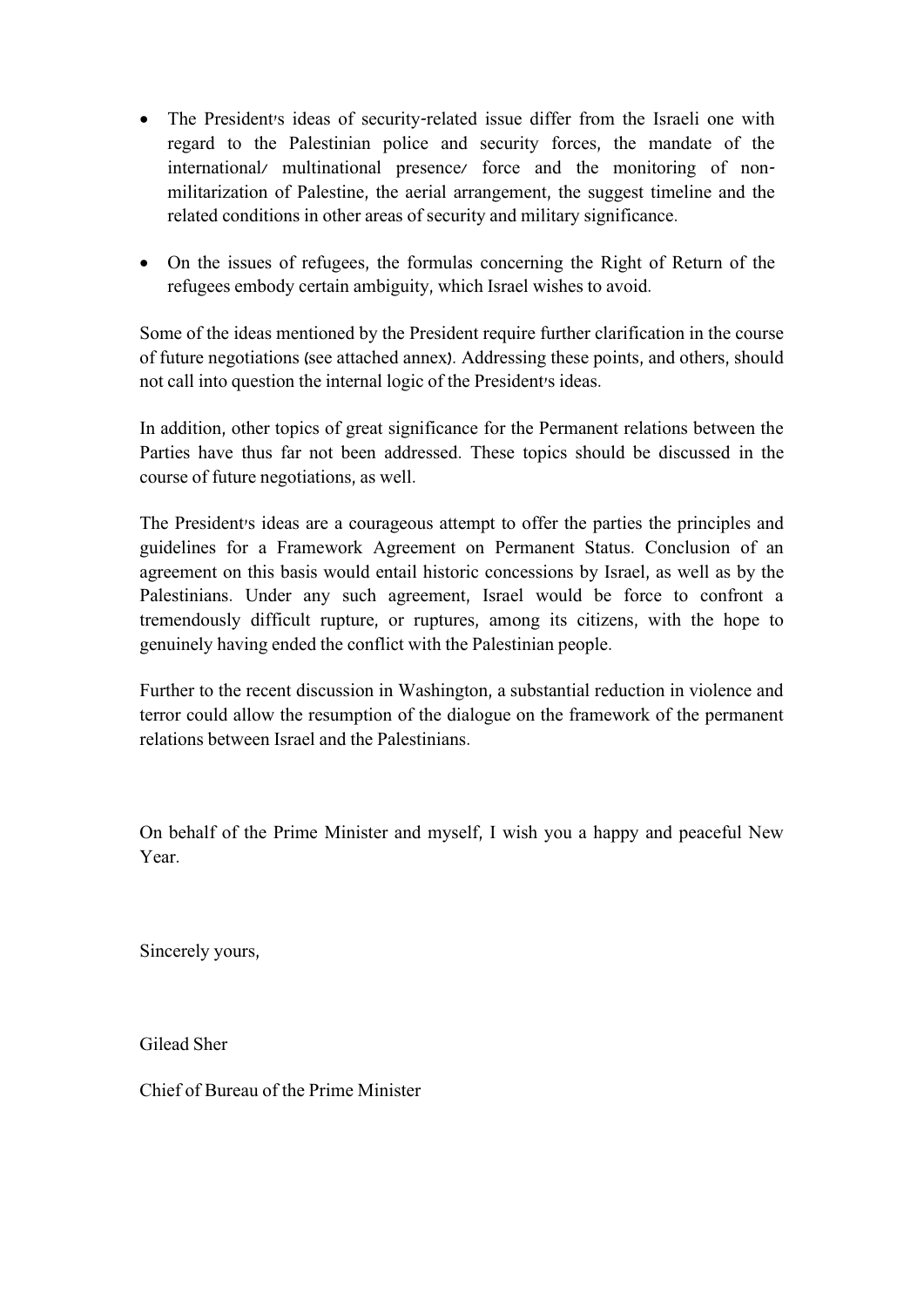### **Annex**

### **Points of Clarification**

### 1. General Issues

- Israel understands that the Finality of Claims would be established upon agreement on the terms of the FAPS.
- Israel understands Finality of Claims means the following:
	- (a) The FAPS identifies all the claims of the Parties emanating from the conflict and arising from the events occurring prior to its signature.
	- (b) No further such claims may be raised by either Party in the future. Any claim arising from the past relations between the Palestinian People and Israel will be raised only in as much as they are recognized within the FAPS.
	- (c) Save as agreed, the settlement of these claims will be achieved through the implementation of the FAPS.
- Israel understands that the FAPS shall stand serve as the only agreed basis for the implementation of the UNSCRs 242 and 338, as well as for the resolution of all other outstanding issues emanating from the conflict.
- Israel understands that the right of the Palestinian people to self-determination will have been exercised upon the establishment of a Palestinian State within its agreed international borders.
- Israel understands that issues that were agreed upon in the course of the negotiations remain on the table, even if they are not mentioned by the President's ideas.
- Israel understands that there will be Palestinian within the Settlement Blocks that will be annexed to Israel. These Palestinian shall not be subjected to special regimes.
- Israel understands that the Safe Passage would be under Israeli sovereignty.
- Israel understands that special arrangements for the benefit of Palestine within, through or over Israeli sovereign territory would be taken into account in the context of territorial "compensation".
- Israel takes it as a starting point that the core logic underlying the President's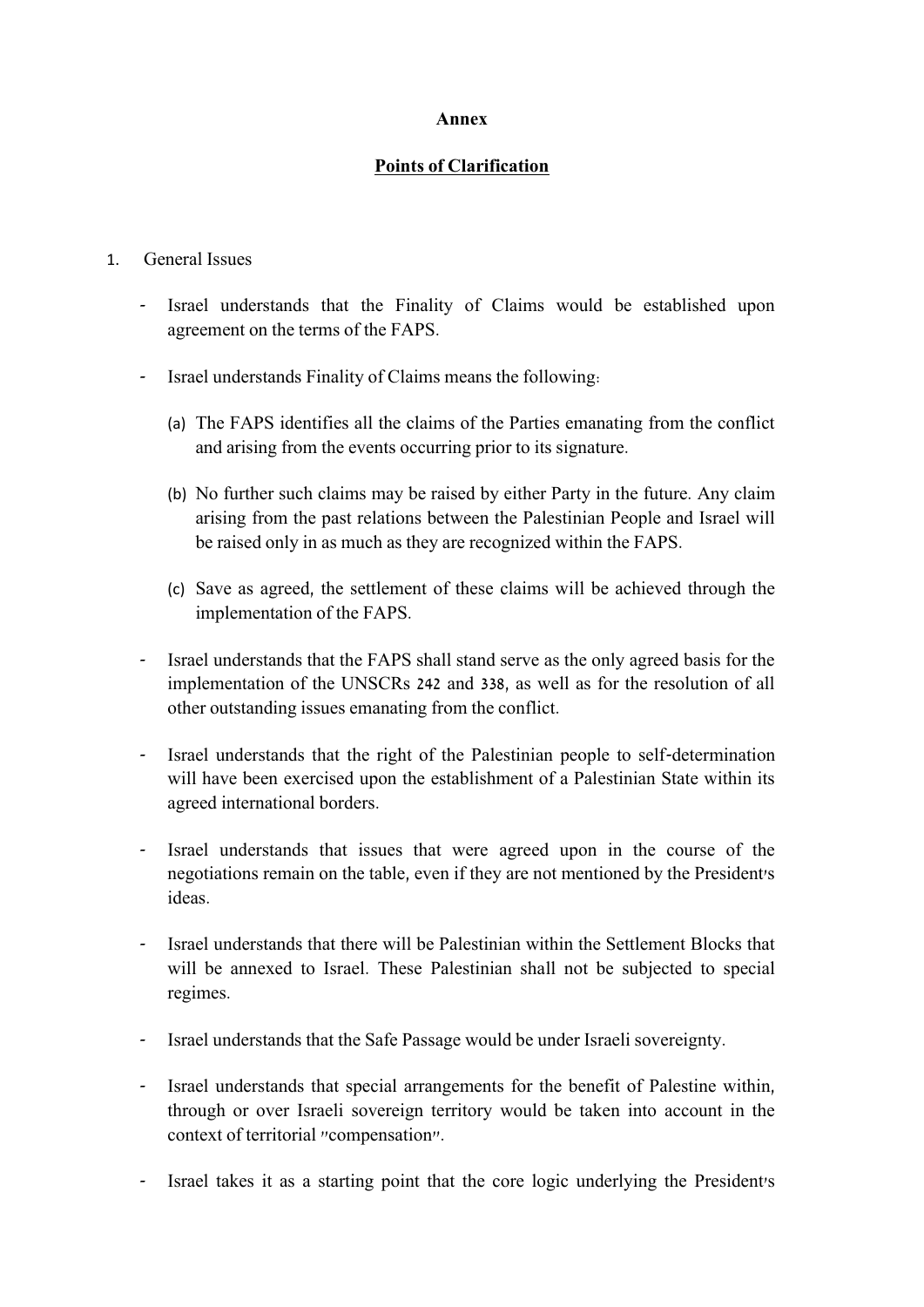ideas consists of respect for the beliefs of members of all faiths and establishment of effective arrangements which guarantee freedom of access and worship. This core logic will applied to the Tomb of the Patriarchs, Rachel's Tomb, Joseph's Tomb and other agreed holy sites.

- 2. Jerusalem
	- Israel understands that, in maintaining contiguity, the principle of "Arab to Palestine and Jewish to Israel" shall be applied to neighborhoods.
	- Israel understands that the fundamental principle underlying the President's ideas concerning the compound of Temple Mount is that what is holy to Islam shall be under Palestinian sovereignty and what is holy to Judaism shall be under Israeli sovereignty.

Accordingly, "…Western Wall and the (a) space sacred to Jews of which is a part; or (b) holiest of the holy of which is a part…" should be understood to incorporate the Kotel Tunnel, the Mahkame building, the Kotel itself and the remaining part of the Wall towards the South Wall, as well as Ofel Garden, the City of David, Mt. of Olives, and the Tombs of the Kings and Prophets.

- 3. Security
	- Israel understands that unless explicitly otherwise expressed by the President, the Camp David summit understandings as summarized by the President in Camp David remain a valid basis for the permanent agreement.
	- Israel understands that the powers and functions of the Palestinian police/ security force shall remain solely as agreed in the past: maintaining law and order, fighting against terrorism, and preserving internal security.
	- Israel assumes that the concept of a "non-militarized state" mandated, inter alia, that
		- (a) Palestine would not be allowed to maintain any other armed force except its official security force;
		- (b) No other armed forces, with the exception of the agreed upon Israeli and multinational force, could be stationed or deployed in, or passed through or over Palestinian territories.
	- Israel understands that the Israeli forces in the specified military locations shall be under exclusive Israeli jurisdiction and shall not be under the command of the multinational force.